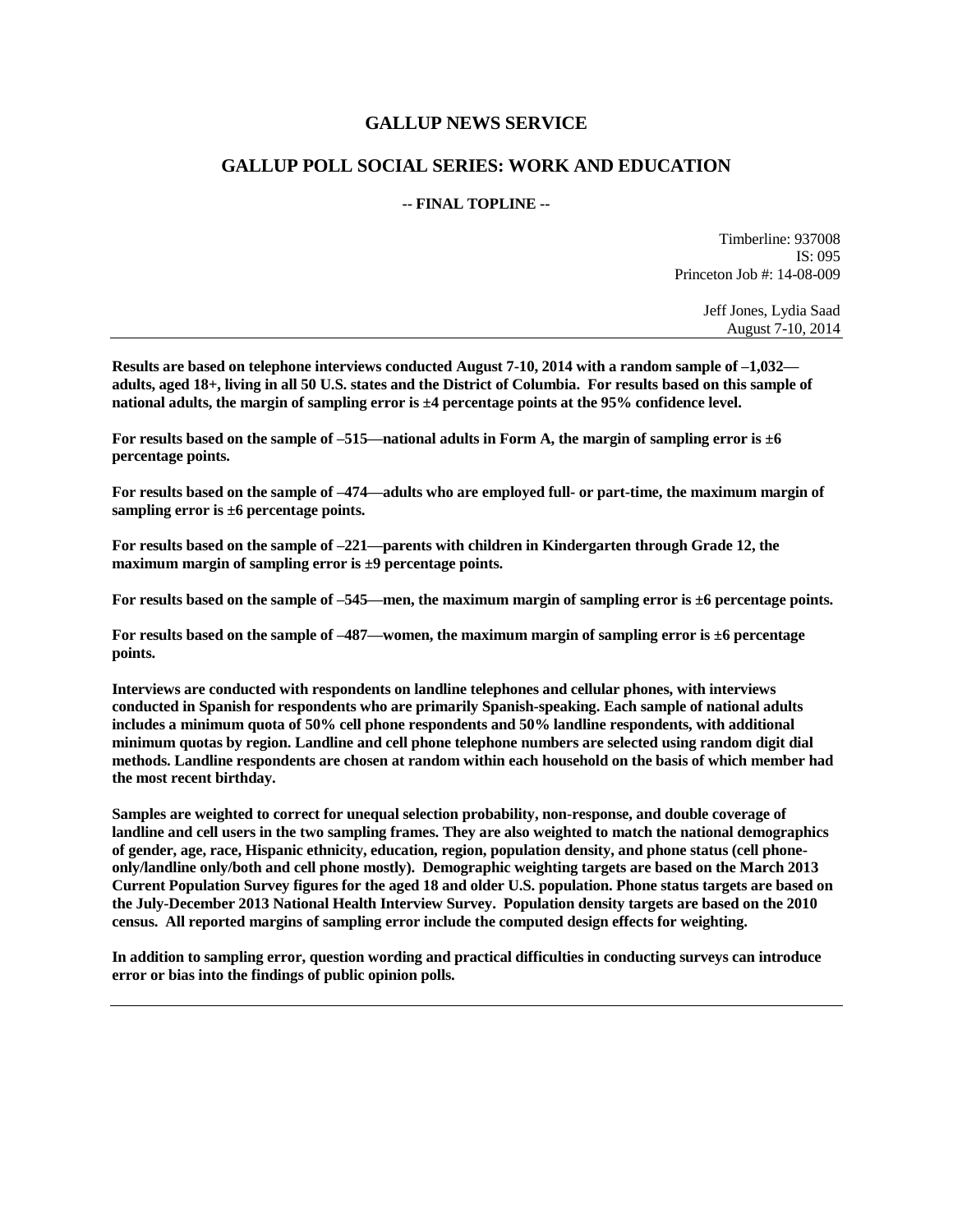10. Please tell me whether you think each of the following political office-holders deserves to be re-elected, or not. How about -- [ROTATED]?

# **A. The U.S. Representative in your Congressional District**

|                          | Yes,     | No,      | No      |                        | Yes,     | No,             | No      |
|--------------------------|----------|----------|---------|------------------------|----------|-----------------|---------|
|                          | deserves | does not | opinion |                        | deserves | does not        | opinion |
| <b>Registered Voters</b> |          |          |         | <b>National Adults</b> |          |                 |         |
| 2014 Aug 7-10            | 50       | 38       | 12      | 2014 Aug 7-10          | 47       | 38              | 15      |
| 2014 Apr 24-30           | 50       | 37       | 13      | 2014 Apr 24-30         | 49       | 35              | 15      |
| 2014 Jan 5-8             | 46       | 38       | 16      | 2014 Jan 5-8           | 46       | 36              | 18      |
| 2012 Nov 3-4             | 59       | 30       | 11      | 2012 Nov 3-4           | 60       | 29              | 12      |
| 2011 Nov 28-Dec 1        | 53       | 39       | $\,8\,$ | 2011 Nov 28-Dec 1      | 51       | 39              | 10      |
| 2011 Aug 4-7             | 54       | 34       | 12      | 2011 Aug 4-7           | 56       | 32              | 12      |
| 2011 May 12-15           | 57       | 34       | $\,8\,$ | 2011 May 12-15         | 56       | 32              | 11      |
| 2010 Oct 14-17           | 51       | 31       | 18      | 2010 Oct 14-17         | 48       | 32              | 21      |
| 2010 Jun 11-13           | 49       | 40       | 11      | 2010 Jun 11-13         | 47       | 39              | 13      |
| 2010 May 24-25           | 50       | 40       | 10      | 2010 May 24-25         | 50       | 38              | 12      |
| 2010 Mar 26-28           | 49       | 40       | 10      | 2010 Mar 26-28         | 49       | 40              | 11      |
| 2008 Oct 23-26           | 59       | 25       | 16      | 2008 Oct 23-26         | 58       | 25              | 18      |
| 2008 Jul 25-27           | 57       | 29       | 14      | 2008 Jul 25-27         | 55       | 28              | 17      |
| 2008 Feb 8-10            | 62       | 26       | 12      | 2008 Feb 8-10          | 63       | 24              | 14      |
| 2006 Oct 20-22           | 54       | 33       | 14      | 2006 Oct 20-22         | 53       | $\overline{31}$ | 16      |
| 2006 Oct 6-8             | 57       | 28       | 14      | 2006 Oct 6-8           | 55       | 28              | 17      |
| 2006 Jun 23-25           | 62       | 25       | 13      | 2006 Jun 23-25         | 61       | 24              | 14      |
| 2006 Apr 28-30           | 59       | 26       | 14      | 2006 Apr 28-30         | 59       | 26              | 15      |
| 2006 Jan 6-8             | 62       | 26       | 12      | 2006 Jan 6-8           | 60       | 27              | 13      |
| 2005 Oct 21-23           | 65       | 24       | 11      | 2005 Oct 21-23         | 63       | 24              | 13      |
| 2004 Oct 14-16           | 63       | 21       | 16      | 2004 Oct 14-16         | 62       | 21              | 17      |
| 2003 Oct 10-12           | 65       | 24       | 11      | 2003 Oct 10-12         | 64       | 22              | 14      |
| 2002 Sep 20-22           | 67       | 19       | 14      | 2002 Sep 20-22         | 64       | 19              | 17      |
| 2002 Apr 29-May 1        | 67       | 19       | 14      | 2002 Apr 29-May 1      | 66       | 18              | 16      |
| 2001 Aug 24-26           | 67       | 20       | 13      | 2001 Aug 24-26         | 64       | 20              | 16      |
| 2000 Sep 11-13           | 66       | 19       | 15      | 2000 Jan 7-10          | 67       | 15              | 18      |
| 2000 Jan 7-10            | 70       | 16       | 14      | 1998 Oct 9-12          | 68       | 16              | 16      |
| 1998 Oct 9-12            | 69       | 17       | 14      | 1998 Apr 17-19         | 64       | 19              | 17      |
| 1998 Apr 17-19           | 65       | 21       | 14      | 1997 Oct 27-29         | 62       | 18              | 20      |
| 1994 Nov 2-6             | 54       | 30       | 16      | 1997 Aug 22-25         | 63       | 21              | 16      |
| 1994 Oct 22-25           | 55       | 32       | 13      | 1996 May 9-12          | 65       | 22              | 13      |
| 1994 Oct 7-9             | 55       | 30       | 15      | 1996 Jan 12-15         | 62       | 21              | 17      |
| 1994 Jul 15-17           | 61       | 28       | 11      | 1994 Nov 2-6           | 53       | 29              | 18      |
| 1994 Mar 25-27           | 60       | 23       | 17      | 1994 Oct 22-25         | 54       | 30              | 16      |
| 1994 Feb 26-28           | 59       | 28       | 13      | 1994 Oct 18-19         | 57       | 29              | 14      |
| 1992 Oct 23-25           | 48       | 30       | 22      | 1994 Oct 7-9           | 54       | 29              | $17\,$  |
| 1992 Sep 11-15           | 54       | 25       | 21      | 1994 Jul 15-17         | 60       | 27              | 13      |
| 1992 Jul 31-Aug 2        | 61       | 25       | 14      | 1994 Mar 25-27         | 60       | 23              | 17      |
| 1992 Apr 20-22           | 50       | 31       | 19      | 1994 Feb 26-28         | 59       | 28              | 13      |
| 1992 Apr 9-12            | 58       | 29       | 13      | 1993 Dec 17-19         | 59       | 26              | 15      |
| 1992 Mar 20-22           | 56       | 30       | 14      | 1993 Nov 2-4           | 62       | 19              | 19      |
| 1992 Jan 31-Feb 2        | 64       | 24       | 12      | 1993 Jul 19-21         | 58       | 25              | 17      |
| 1992 Jan 3-9             | 61       | 25       | 14      | 1991 Nov               | 58       | 25              | 17      |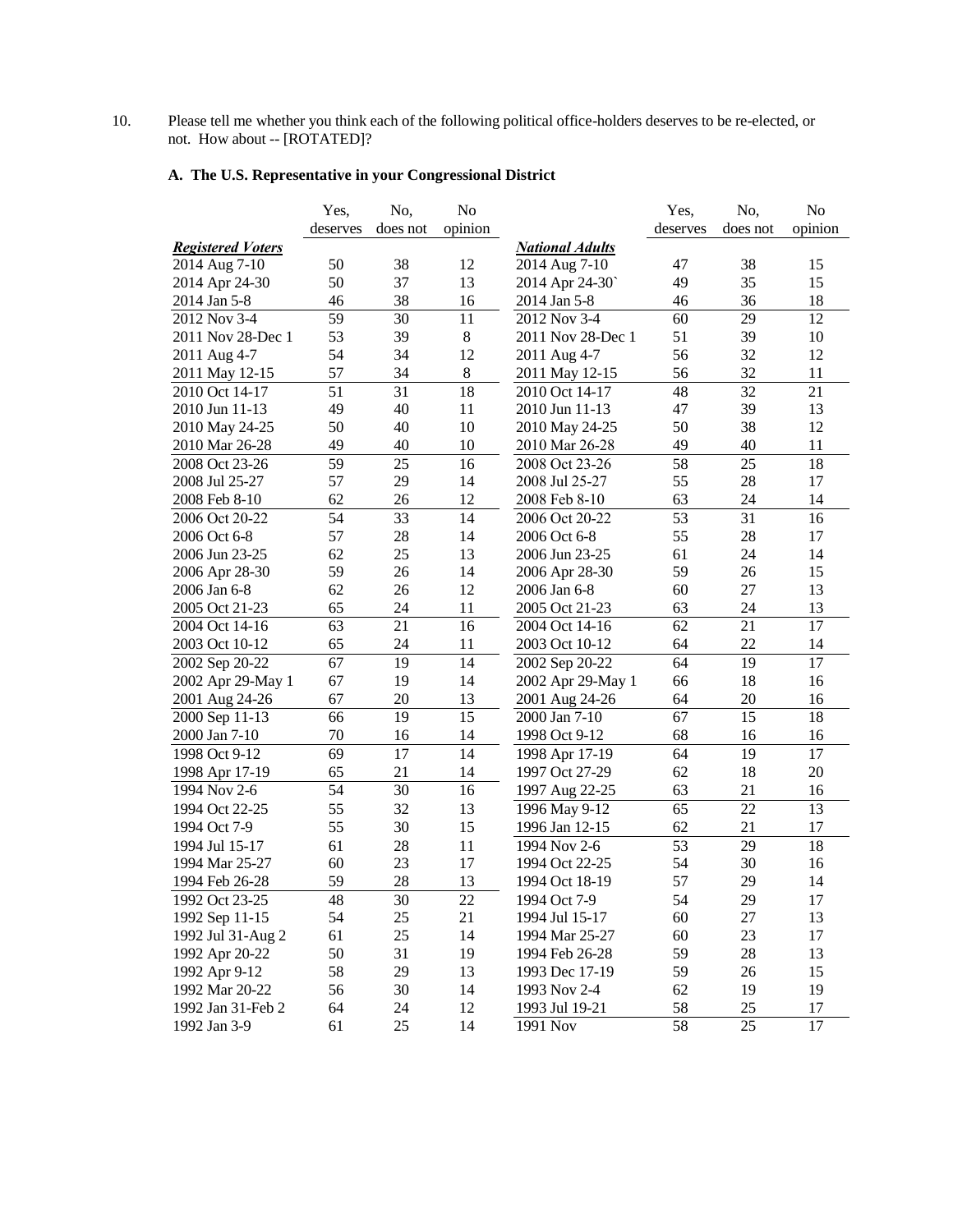## **Q.10 (DESERVES RE-ELECTION) CONTINUED**

## **B. Most members of Congress**

|                          | Yes.     | No,      | N <sub>o</sub> |                        | Yes,            | No,             | No             |
|--------------------------|----------|----------|----------------|------------------------|-----------------|-----------------|----------------|
|                          | deserves | does not | opinion        |                        | deserves        | does not        | opinion        |
| <b>Registered Voters</b> |          |          |                | <b>National Adults</b> |                 |                 |                |
| 2014 Aug 7-10            | 19       | 74       | 7              | 2014 Aug 7-10          | 20              | 73              | 7              |
| 2014 Apr 24-30           | 22       | 72       | $\tau$         | 2014 Apr 24-30         | 23              | 70              | 8              |
| 2014 Jan 5-8             | 17       | 73       | 10             | 2014 Jan 5-8           | 19              | 70              | 11             |
| 2012 Nov 3-4             | 36       | 56       | $8\,$          | 2012 Nov 3-4           | 37              | 54              | 9              |
| 2011 Nov 28-Dec 1        | 20       | 76       | 3              | 2011 Nov 28-Dec 1      | 20              | 76              | $\overline{4}$ |
| 2011 Aug 4-7             | 21       | 70       | 9              | 2011 Aug 4-7           | 24              | 67              | 9              |
| 2011 May 12-15           | 28       | 63       | 9              | 2011 May 12-15         | 30              | 61              | 9              |
| 2010 Oct 14-17           | 33       | 56       | 12             | 2010 Oct 14-17         | 33              | 54              | 13             |
| 2010 Jun 11-13           | 28       | 64       | $\tau$         | 2010 Jun 11-13         | 30              | 62              | $\,8\,$        |
| 2010 May 24-25           | 32       | 63       | 6              | 2010 May 24-25         | 32              | 62              | $\tau$         |
| 2010 Mar 26-28           | 28       | 65       | 7              | 2010 Mar 26-28         | 28              | 65              | 6              |
| 2008 Oct 23-26           | 36       | 51       | 13             | 2008 Oct 23-26         | 36              | 50              | 14             |
| 2008 Jul 25-27           | 36       | 52       | 12             | 2008 Jul 25-27         | 36              | 50              | 14             |
| 2008 Feb 8-10            | 39       | 50       | 11             | 2008 Feb 8-10          | 41              | 47              | 11             |
| 2006 Oct 20-22           | 38       | 52       | 10             | 2006 Oct 20-22         | 39              | $\overline{51}$ | 10             |
| 2006 Oct 6-8             | 39       | 50       | 11             | 2006 Oct 6-8           | 39              | 49              | 11             |
| 2006 Jun 23-25           | 38       | 51       | 11             | 2006 Jun 23-25         | 39              | 50              | 12             |
| 2006 Apr 28-30           | 38       | 53       | 10             | 2006 Apr 28-30         | 37              | 52              | 11             |
| 2006 Jan 6-8             | 43       | 47       | 10             | 2006 Jan 6-8           | 42              | 47              | 11             |
| 2005 Oct 21-23           | 46       | 44       | 10             | 2005 Oct 21-23         | 45              | 44              | 11             |
| 2004 Oct 14-16           | 51       | 34       | 15             | 2004 Oct 14-16         | 51              | 33              | 16             |
| 2003 Oct 10-12           | 50       | 37       | 13             | 2003 Oct 10-12         | 51              | 35              | 14             |
| 2002 Sep 20-22           | 57       | 29       | 14             | 2002 Sep 20-22         | $\overline{57}$ | 28              | 15             |
| 2002 Apr 29-May 1        | 57       | 24       | 19             | 2002 Apr 29-May 1      | 58              | 22              | 20             |
| 2001 Aug 24-26           | 52       | 30       | 18             | 2001 Aug 24-26         | 51              | 31              | 18             |
| 2000 Sep 11-13           | 54       | 30       | 16             | 2000 Jan 7-10          | 55              | 31              | 14             |
| 2000 Jan 7-10            | 56       | 31       | 13             | 1998 Oct 9-12          | 58              | 26              | 16             |
| 1998 Oct 9-12            | 58       | 27       | 15             | 1998 Apr 17-19         | 56              | 28              | 16             |
| 1998 Apr 17-19           | 55       | 29       | 16             | 1997 Oct 27-29         | 50              | 29              | 21             |
| 1994 Nov 2-6             | 38       | 47       | 15             | 1997 Aug 22-25         | 56              | 27              | 17             |
| 1994 Oct 22-25           | 43       | 45       | 12             | 1996 May 9-12          | 50              | 35              | 15             |
| 1994 Oct 7-9             | 37       | 49       | 14             | 1996 Jan 12-15         | 47              | 38              | 15             |
| 1994 Jul 15-17           | 40       | 46       | 14             | 1994 Nov 2-6           | 39              | 45              | 16             |
| 1994 Mar 25-27           | 46       | 38       | 16             | 1994 Oct 22-25         | 43              | 44              | 13             |
| 1994 Feb 26-28           | 42       | 44       | 14             | 1994 Oct 18-19         | 44              | 42              | 14             |
| 1992 Oct 23-25           | 29       | 50       | 21             | 1994 Oct 7-9           | 37              | 48              | 15             |
| 1992 Sep 11-15           | 32       | 46       | 22             | 1994 Jul 15-17         | 41              | 43              | 16             |
| 1992 Jul 31 Aug 2        | 40       | 46       | 14             | 1994 Mar 25-27         | 46              | 38              | 16             |
| 1992 Apr 20-22           | 33       | 50       | 17             | 1994 Feb 26-28         | 42              | 44              | 14             |
| 1992 Apr 9-12            | 32       | 53       | 15             | 1993 Dec 17-19         | 38              | 47              | 15             |
| 1992 Mar 20-22           | 31       | 58       | 11             | 1993 Jul 19-21         | 39              | 46              | 15             |
| 1992 Jan 31-Feb 2        | 43       | 43       | 14             | 1991 Nov               | 38              | 48              | 14             |
| 1992 Jan 3-9             | 43       | 42       | 15             |                        |                 |                 |                |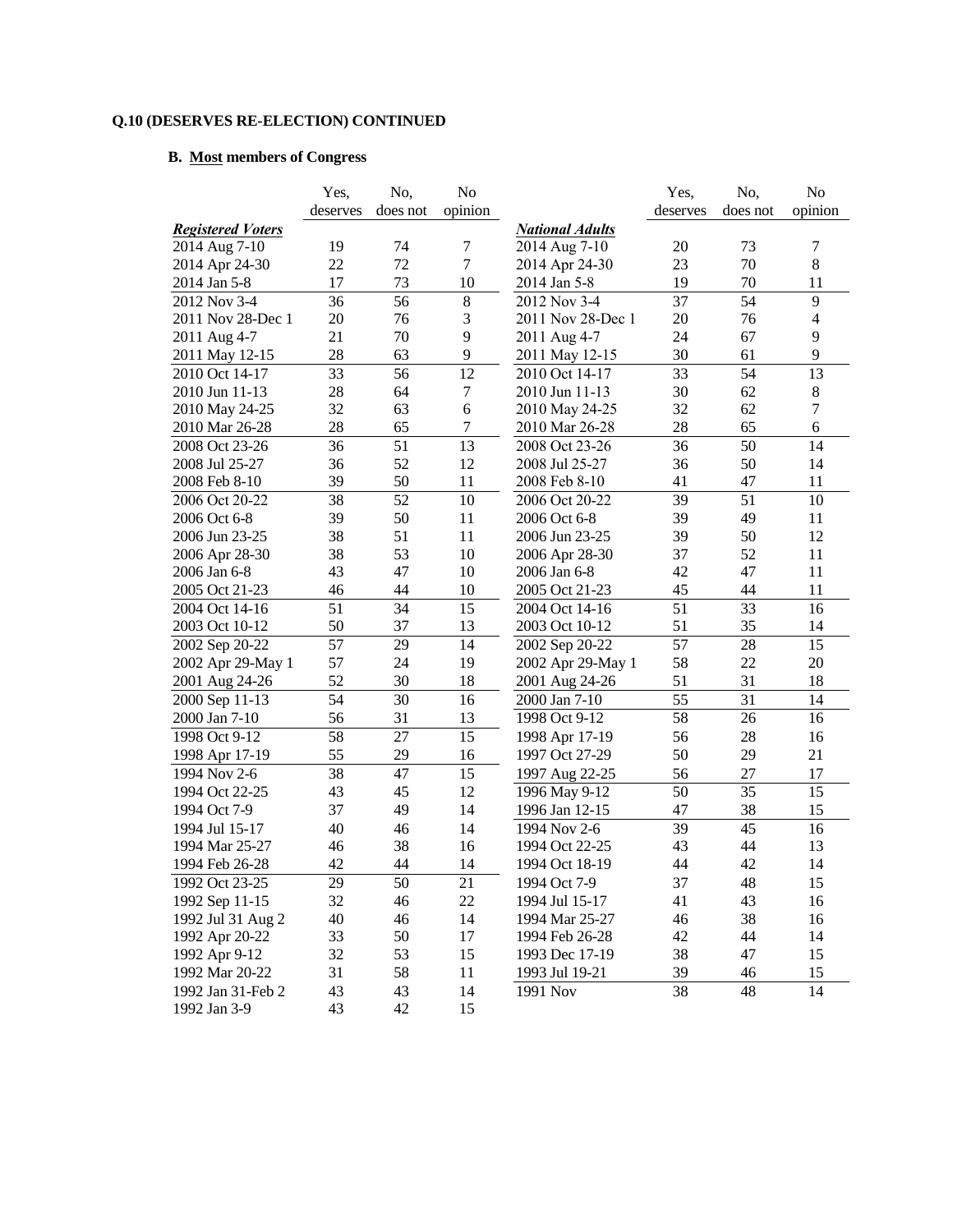11. *(Asked of those who say their representative deserves re-election)* What are some of the reasons why you think the U.S. Representative in your Congressional district deserves re-election? *[OPEN-ENDED]* 

### **BASED ON –500—ADULTS WHO SAY THEIR REPRESENTATIVE DESRVES RE-ELECTION; ±6 PCT PTS**

#### *2014 Aug 7-10*

| Doing a good job                                    | 29             |
|-----------------------------------------------------|----------------|
| Works for/Stands up for/Supports district, state    | 18             |
| Shares my views, values                             | 6              |
| Listens to people/Communicates/Relates              | 6              |
| Has not been in Congress long/Needs more time       | 4              |
| Is conservative                                     | 4              |
| Been there a long time/Experienced/Good record      | 3              |
| Honest/Good person                                  | $\frac{2}{2}$  |
| Haven't heard anything bad about/No mistakes        |                |
| Focus on economy, employment                        | $\overline{2}$ |
| Focus on immigration, border security               | 1              |
| Is a Democrat                                       |                |
| No one better/All the same/Need someone in Congress |                |
| Protects environment, resources                     | 1              |
| Is a Republican                                     |                |
| Stood against Obama/his agenda                      | 1              |
| Takes positions whether popular or not              |                |
| Focus on military, veterans                         |                |
| Focus on education                                  | 1              |
| Other                                               | 6              |
| No opinion                                          | 16             |

Responses total more than 100% due to multiple mentions